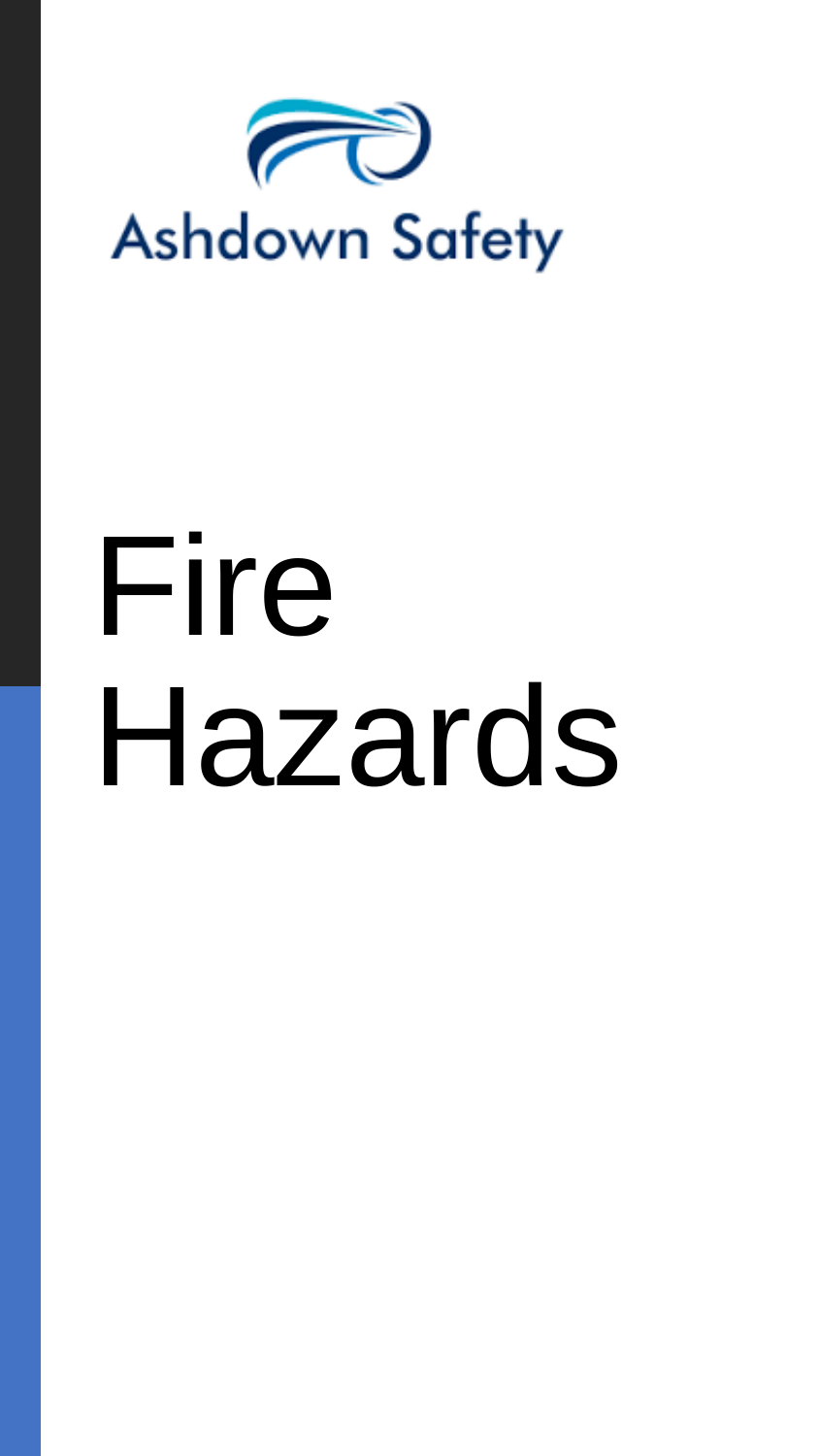

## **Fire Hazards**

**Fire is a significant risk to any organisation. In order to have a fire you must have all three of the following conditions:**

- Oxygen: a natural sources as well as artificial, oxidising materials or oxygen.
- Fuel: flammable liquid (e.g. white spirit, paints, varnish,) flammable substances (eg cleaning, photocopier chemicals), adhesives, solvents, cooking oils, packaging, paper, card, paper (particularly if shredded) or combustible parts of buildings such as insulating sandwich panels with combustible insulation or combustible cladding.
- Heat: (or sources of ignition): lights, smoking, naked flames, electrical, gas or oil fired heaters, hot works, faulty electrical equipment, hot surfaces, obstruction/lack of ventilation of electrical equipment, self heating and spontaneous combustion from materials such as oily rags, arson.

Without all three of these elements there can be no fire. Fire extinguishers take away one or more of these three elements, e.g water extinguishers take away the heat, carbon dioxide extinguishers use gas, which displaces the oxygen.

• Ensure that there is a clear written fire policy, including allocated responsibilities and appropriate employee training in fire prevention and the fire procedures.

### **Recommendations for employers:**

- **Reduce or eliminate sources of ignition**. Reduce any unnecessary sources of heat, ensure that sources of heat do not arise from faulty or overloaded electrical equipment, control hot works, have correct storage and disposal for oily rags, prohibit smoking, reduce naked flame heat-ing by replacing with electrical heaters or central heating, ensure all equipment that could provide a source of ignition is left in a safe condition and electrical fuses and circuit breakers are of the correct rating, electrical installations are maintained and take precautions against the risk of arson.
- **Reduce the sources of oxygen**. Close doors and other sources of ventilation when not required, do not store oxidising materials near any heat source or flammable materials.
- **Minimise the potential of fuel for the fire**. Remove or reduce to a minimum the amount of flammable materials and substances. Replace flammable materials with non or less flammable materials, ensure flammable materials are handled, transported, stored and used properly, do not keep unnecessary quantities.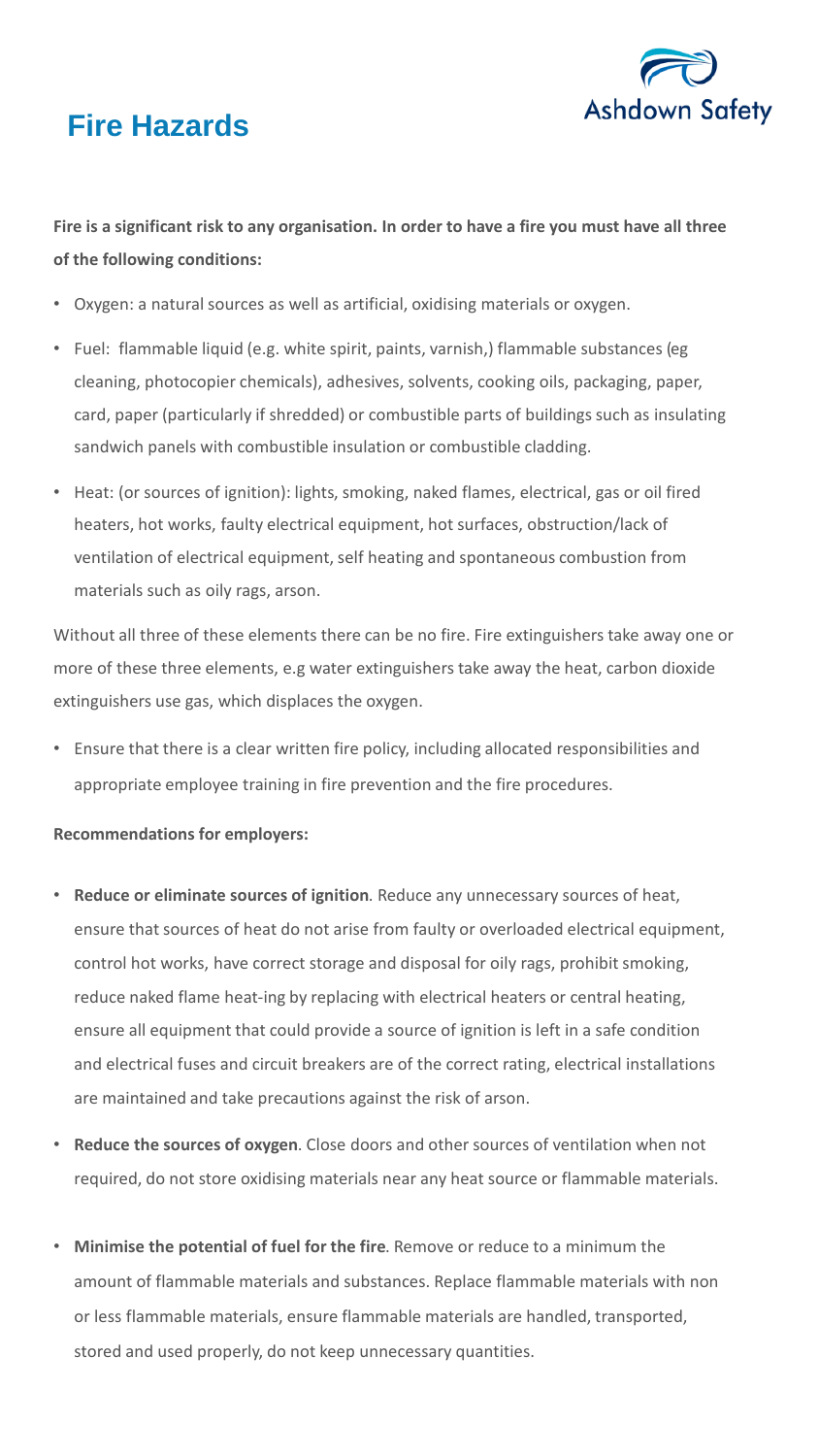## **Fire Hazards**



- Ensure a fire risk assessment is carried out by a competent person, follow through the actions and review this regularly, particularly where there is an alteration to the building.
- Where flammable materials are in use, ensure electrical equipment which could be exposed to flammable vapours, gases or dusts is of a suitable explosion protected rating for the risk and is maintained.
- Carry out weekly tests on your fire alarm using different call points in rotation, carry out six monthly fire drills and record them.
- Arrange for the fire extinguishers and associated equipment to be maintained annually by a competent person.
- Appoint fire marshals and ensure that they are trained and comfortable with their role.
- Ensure other fire safety related equipment and systems including fire doors and closers, emergency lighting, fire detection and suppression equipment, lightning protection, is subject to suitable maintenance and inspection by a competent contractor

### **Control methods or risk reduction techniques must be used to:**

- provide a clear statement to workers that the risk posed by fire is taken seriously at all levels of the organisation
- provide information on policy including implementation and responsibilities
- properly understand what is involved in all areas of operation in order to implement appropriate and effective controls
- monitor the control measures put in place to prevent fires and review to ensure their ongoing effectiveness
- ensure all workers are aware of the hazards and the likely effects
- provide information on the legal framework surrounding fire prevention and the employer's/employees' duties under them.